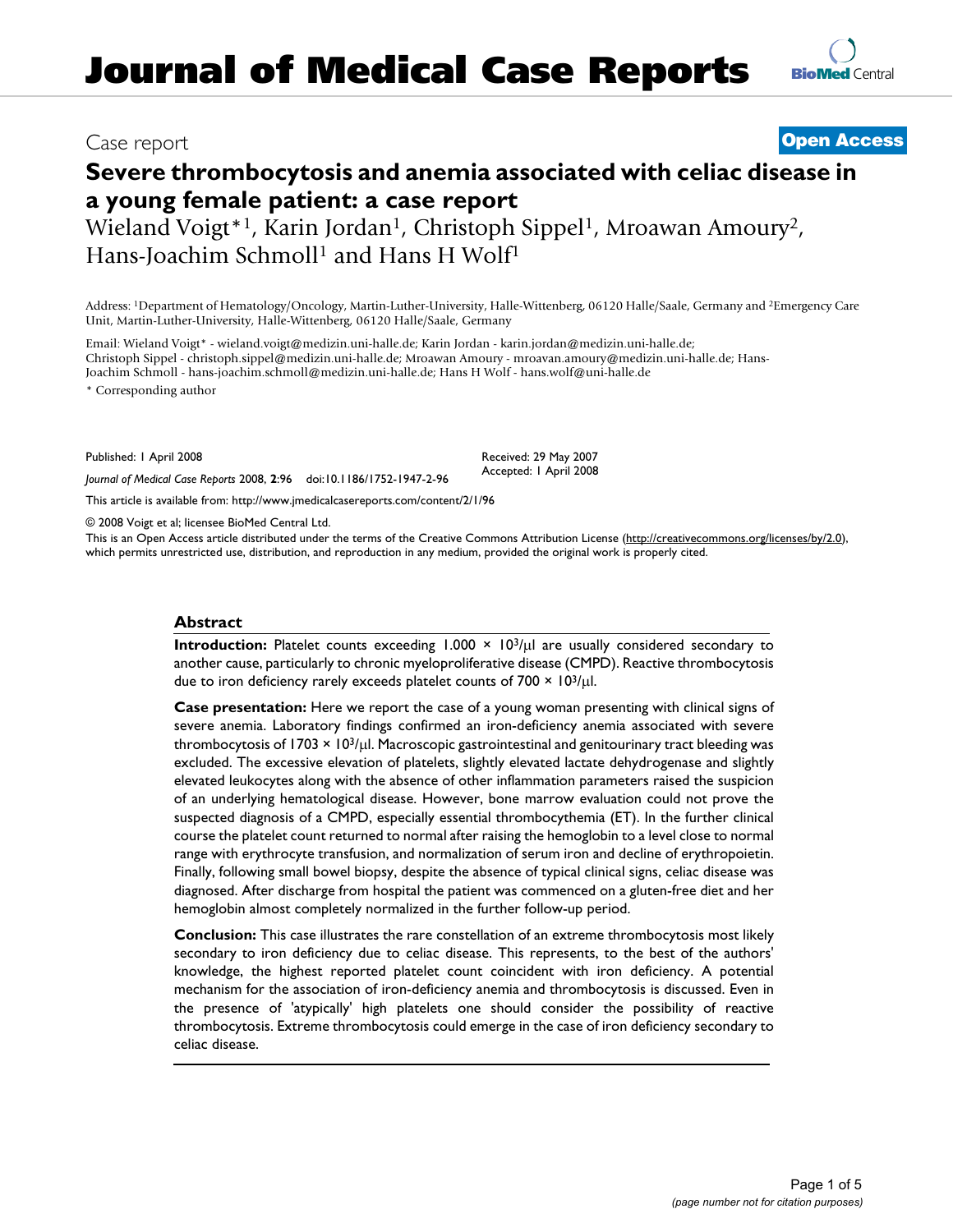### **Introduction**

Numerous diseases or conditions can cause an elevated platelet count in peripheral blood. It may be secondary to, for example, infection or inflammation or, mainly in elderly patients, based on myeloproliferative diseases [1,2]. The broad range of differential diagnoses is summarized in Table 1. Thus, it is of particular importance to rule out the possibility of any kind of reactive or hereditary cause of thrombocytosis before making the diagnosis of essential thrombocythemia (ET). In 2001 the World Health Organization published revised criteria for the diagnosis of ET. Positive criteria are a sustained platelet count of at least 600  $\times$  10<sup>3</sup>/ $\mu$ l and bone marrow biopsy showing a proliferation of mainly megakaryocytic lineage with increased numbers of enlarged, hyperlobated, mature megakaryocytes. In addition, one has to exclude an underlying polycythemia vera, chronic myelogenous leukemia, chronic idiopathic myelofibrosis, myelodysplastic syndrome and other reasons for reactive thrombocytosis, particularly iron deficiency or inflammation (Table 1) [2].

The causes of iron deficiency are diverse and span from chronic gastrointestinal or genitourinary tract bleeding, insufficient iron intake from the diet or impaired intestinal iron absorption. One possible underlying intestinal disease associated with impaired iron absorption is celiac disease [3,4]. Previously, celiac disease was usually considered in patients who had signs of malabsorption and signs of gastrointestinal dysfunction such as diarrhea or steatorrhea, weight loss or impaired development. Furthermore, it is often associated with multiple deficiencies of macro- and micro-nutrients [3]. It has only recently become clear that in addition to the classical form of celiac disease there is a broad span of atypical forms that sometimes even completely lack the typical signs of celiac disease [3,5]. Hematologic manifestations of celiac disease have been recently published by Halfdanarson et al [3]. These include thrombocytopenia, thrombocytosis, leukopenia, venous thromboembolism or anemia secondary to malabsorption of iron, folic acid and/or vitamin B12. The prevalence of anemia varies with different reports of values between 12% and 69% and might be the major presenting feature. The diagnosis of celiac disease is usually made through small bowel biopsies and testing for anti-endomysial or anti-tissue-transglutaminase antibodies [3].

#### **Case presentation**

In November 2006 a 25-year-old Palestinian woman was admitted to our emergency care unit with symptoms of vertigo and fatigue. She was in overall reduced physical condition, her skin and mucous membranes were pale and she suffered from infantile cerebral paresis and mental retardation. Her vital parameters were stable and there were no signs of hemorrhagic shock. Physical examination was normal with the exception of a reduced body mass index of 15.26. There were no signs of macroscopic bleeding from the gastrointestinal or genitourinary tract. The patient's mother reported no weight loss over the past few years and normal caloric intake and no gastrointestinal problems. There were no signs of acute or chronic inflammation.

Laboratory tests at admission revealed a marked microcytic hypochromic anemia with a hemoglobin level of 4.6 g/dl (normal range 11.68–15.84 g/dl), MCV 58 fl (normal range 85–95 fl) and a severe thrombocytosis of 1703  $\times$  $10^3/\mu$ l (normal range 140–440 × 10<sup>3</sup>/ $\mu$ l). Leukocyte count was slightly elevated at  $11.45 \times 10^3/\mu$ l (normal range 3.8– 9.8  $\times$  10<sup>3</sup>/µl) and differential blood count was regular. However, in her blood smear there was anisocytosis and reduced fraction of reticulocytes. Platelet morphology was conspicuous with microcytic and macrocytic forms (Figure 1A). Ferritin was below the measurable range (< 1.5 ng/ml), serum iron was 0.4 µmol/l (normal range 8.0–26  $\mu$ mol/l), transferrin was 3.8 g/l (normal range 2.0–3.6 g/ l) and transferrin saturation was 0.4% (normal range 16.0–45%). Lactate dehydrogenase was slightly elevated at 4.75 µmol/l (normal values below 4.12 µmol/l), folic acid was in the normal range and vitamin B12 was slightly reduced at 112 pmol/l (normal range 133–675 pmol/l). Strikingly, erythropoietin was strongly elevated at 854 mU/ml (normal range 4.28–29.50 mU/ml). Other routine laboratory parameters, in particular C-reactive protein and blood sedimentation, were within normal ranges.

#### **Table 1: Differential diagnosis for thrombocytosis**

Typical causes of thrombocytosis

- Chronic myeloproliferative disorders such as CML, PV, ET
- Certain myelodysplastic syndromes such as 5q-syndrome
- Underlying or occult malignancy
- Chronic inflammatory or infectious disease
- Asplenia
- Drug induced (for example, Vincristine, ATRA, cytokines, growth factors)
- Secondary after hemolytic crisis or hemorrhage
- Iron deficiency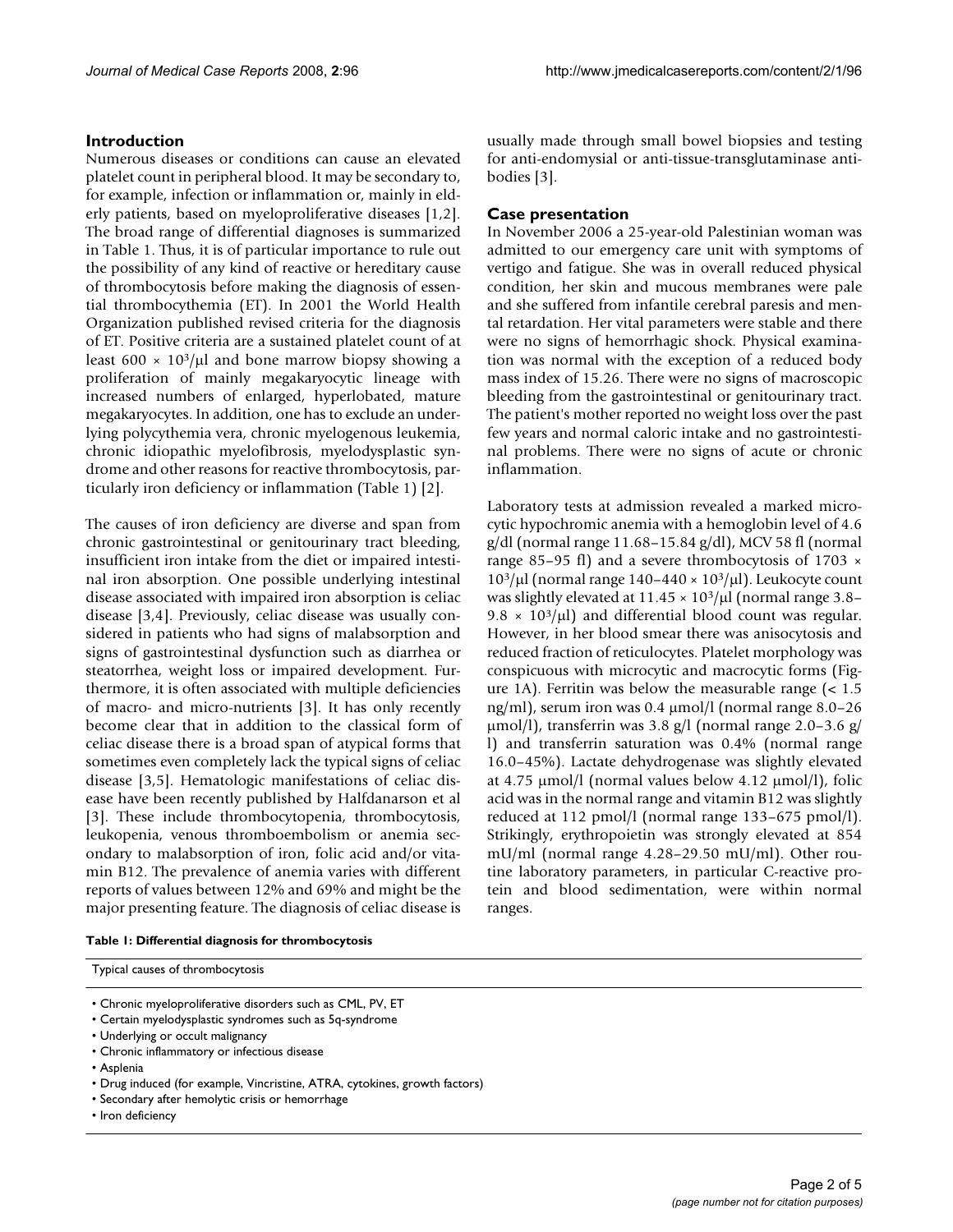A B





#### Representative photographs of peripher **Figure 1** al blood smear and bone marrow smear

**Representative photographs of peripheral blood smear and bone marrow smear**. (A) In the peripheral blood smear there is an obviously increased platelet count with the presence of micro- and macro-platelets (white arrows). Erythrocytes reveal an anisocytosis and pronounced anulocytosis (black arrow). Note the presence of regular erythrocytes which represents the erythrocyte population after successful transfusion of two erythrocyte concentrates. (B) In the bone marrow smear there is a clearly increased count of juvenile megakaryocytes (white arrows). A representative megakaryocyte is shown at higher magnification in the inlet. No clustering of megakaryocytes is evident in this section.

As the patient presented with severe microcytic iron-deficiency anemia, we performed diagnostic investigations to rule out chronic bleeding with endoscopy of the upper and lower gastrointestinal tract and gynecological examination, all with negative results. Biopsies were taken. The patient underwent blood transfusion with regular increases in hemoglobin, which remained stable in the further course. Since the patient presented initially with a slightly elevated lactate dehydrogenase, extreme thrombocytosis and severe anemia with reduced reticulocytes in addition to excessive elevated erythropoietin, we performed further diagnostic investigations including ultrasound examination of the abdomen and a bone marrow biopsy to rule out a myeloproliferative syndrome, in particular ET. The ultrasound finding was normal with the exception of a slightly enlarged spleen that was 12 cm in longitudinal diameter. On the bone marrow smear, megakaryopoesis was significantly elevated. There were juvenile megakaryocytes which sometimes appeared to be clustered. Few megakaryocytes were hyperlobated. Erythopoesis was judged to be increased and not dysplastic. An iron stain revealed clearly decreased storage iron. Other findings were normal. Notably, the typical signs of myeloproliferative disease syndrome such as basophilic or eosinophilic precursors were absent. Overall, the bone marrow smear as well as the histological evaluation of the bone marrow biopsy did not support the possible diagnosis of ET (Figure 1B). Cytogenetic analysis of the bone marrow did not show any abnormalities.

Over the next 10 days her hemoglobin remained stable after transfusion of a total of four erythrocyte concentrates and her erythropoietin level rapidly declined. Serum iron was at the top of the normal range and the platelet count normalized rapidly without any treatment until the time of discharge from hospital. Therefore, also from the clinical course, ET was ruled out. After discharge from hospital the patient was prescribed oral iron supplementation (Ferro sanol duodenal®) to refill her iron storage pools. In the longer follow up her hemoglobin further increased to a level close to the normal range within the next month. The time course of hematological parameters measured during the stay in the hospital is summarized in Figure 2.

Despite the absence of typical clinical symptoms, histological examination of her duodenal mucosa showed typical signs of celiac disease of the infiltrative type, MARSH-Type I. At discharge from hospital, we recommended a gluten-free diet and the patient remained free of symptoms with a stable hemoglobin.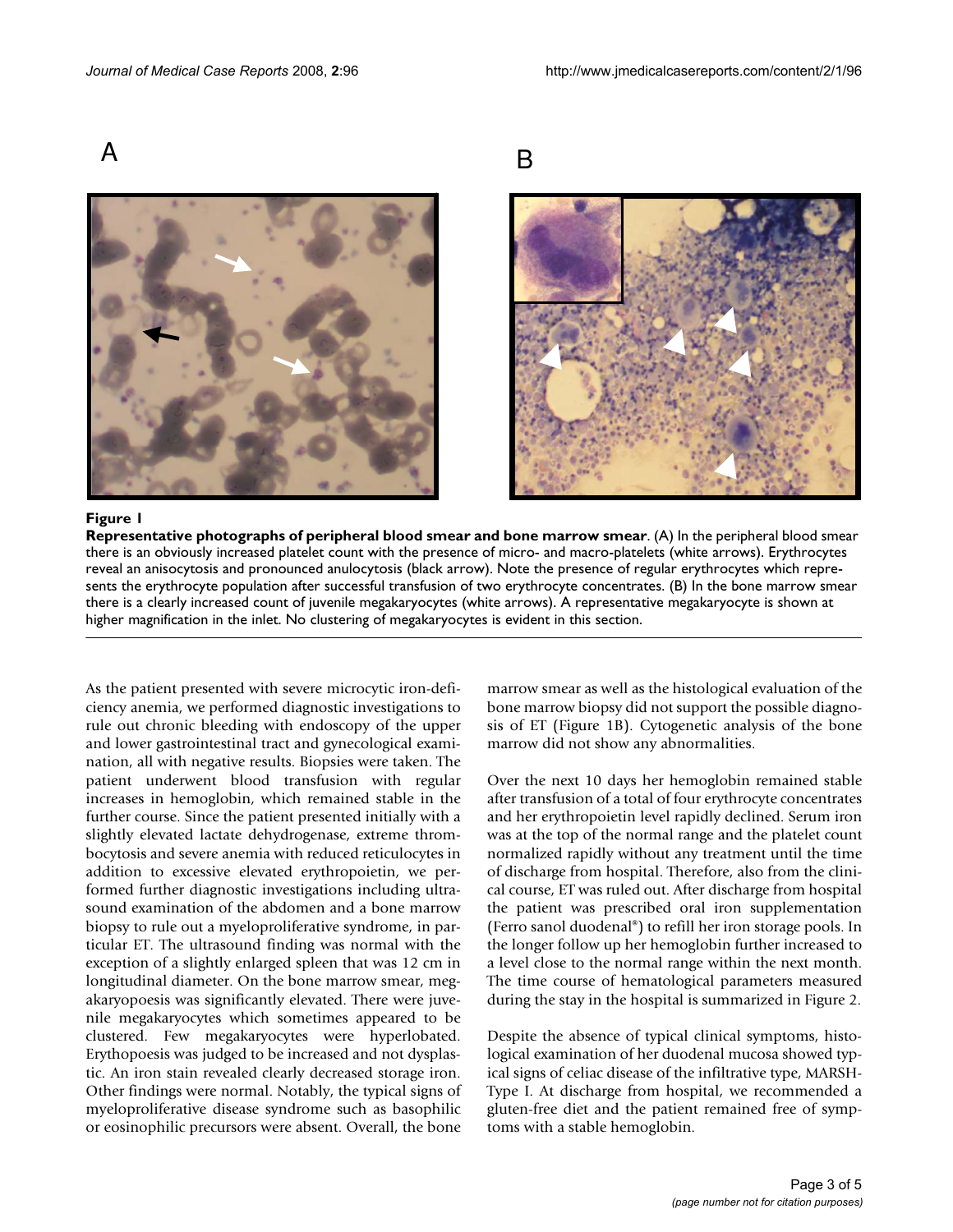

#### **Figure 2**

**Course of hematological parameters**. This figure summarizes the results of relevant laboratory testing. Clearly, concomitant with the transfusion of a total of erythrocyte concentrates (each arrow indicates two concentrates) there was a significant increase in hemoglobin, reticulocytes and serum iron. In parallel, the level of erythropoietin declined rapidly, leucocytes normalized and, finally, even the excessively elevated platelet count returned to the normal range without any specific treatment.

#### **Discussion**

The clinical presentation of celiac disease is variable ranging from a "typical" form with diarrhea, steatorrhea, weight loss and impaired development, to forms with much more subtle symptoms or even a complete lack of typical clinical symptoms [3,6]. The patient in this case did not suffer from any typical signs of celiac disease but rather presented with signs of severe iron-deficiency anemia. No bleeding source could be detected despite appropriate diagnostic investigations and thus, in light of the extreme thrombocytosis, an underlying hematologic disease was suspected initially. However, bone marrow smear and bone marrow biopsy failed to provide support for the diagnosis of ET or another type of myeloproliferative disease. Furthermore, after transfusion of four erythrocyte concentrates, the platelet count completely normalized within two weeks. According to the WHO criteria, this rules out the possibility of ET since a sustained elevation of platelets of at least  $600 \times 10^3/\mu$ l is mandatory for the diagnosis of ET [2].

Finally, the patient was diagnosed with celiac disease by small bowel biopsy. As summarized by Halfdanarson et al [3], anemia and/or thrombocytosis may occur as clinical manifestations of celiac disease in some cases [2,3]. Thrombocytosis in celiac disease could be secondary to inflammation, iron deficiency or functional hyposplenia [3]. In our case the patient had a severe iron deficiency anemia with a ferritin level below the assay range. Interestingly, as stated by Sanchez and Ewton [2], in the case of iron deficiency as the underlying cause for thrombocytosis, the platelet count rarely exceeds  $700 \times 10^{3}/\mu$ l (see also [3]). Thus, the case presented here is of iron-deficiency anemia due to celiac disease with an unusually high platelet count, which to the best of the authors' knowledge, is the highest platelet count reported thus far in the literature.

Although there appears to be an association between irondeficiency anemia and reactive thrombocytosis, the mechanism responsible is still a matter of debate [7-9]. Of interest in this respect is the notion that the amino acid sequence homology of thrombopoietin and erythropoietin might explain thrombocytosis in children with irondeficiency anemia [8]. In our case, we observed a marked increase in the level of erythropoietin which declined rapidly after transfusion of four erythrocyte concentrates. Blood levels of erythropoietin are upregulated in response to anemia or arterial hypoxemia. Juxtatubular interstitial cells of the renal cortex sense oxygen levels through oxygen-dependent prolyl hydroxylase. This controls the expression of hypoxia-inducible factor  $1\alpha$  (HIF-1 $\alpha$ ), the transcription factor for erythropoietin [10]. In women with iron deficiency, Akan et al [9] reported elevated erythropoietin levels associated with thrombocytosis which both normalized after iron substitution. In the second subgroup of this study there was again a correlation between iron deficiency and erythropoietin levels; however, thrombocytosis in these patients was absent [9].

An elevation of platelet count was observed in animal studies and in patients with renal failure receiving erythropoietin as medication [11]. Erythropoietin and thrombopoietin belong to the same hematopoietic growth factor subfamily. Taken together, it is tempting to speculate that elevated erythropoietin levels in patients with iron-deficiency anemia lead to thrombocytosis as a result of some kind of cross-reactivity at the level of the thrombopoietin receptor c-mpl because of the homology of some amino acid sequences of erythropoietin to thrombopoietin [8]. The clinical course and correlation of erythropoietin and platelet counts in our patient would be in agreement with this hypothesis. However, recent *in vitro* data from Broudy et al [12] provide evidence to the contrary as they found no cross-competition for binding of erythropoietin and thrombopoietin to c-mpl and the erythropoietin receptor. On the other hand, it has been suggested that erythropoietin and thrombopoietin can synergistically stimulate megakaryocyte proliferation owing to signaling of erythropoietin at the level of bipotent erythroid/megakaryocyte progenitor cells [13,14]. Considering the data of Akan et al [9], the role of erythropoietin in thrombocytosis in patients with iron deficiency appears to be even more complex since not all patients